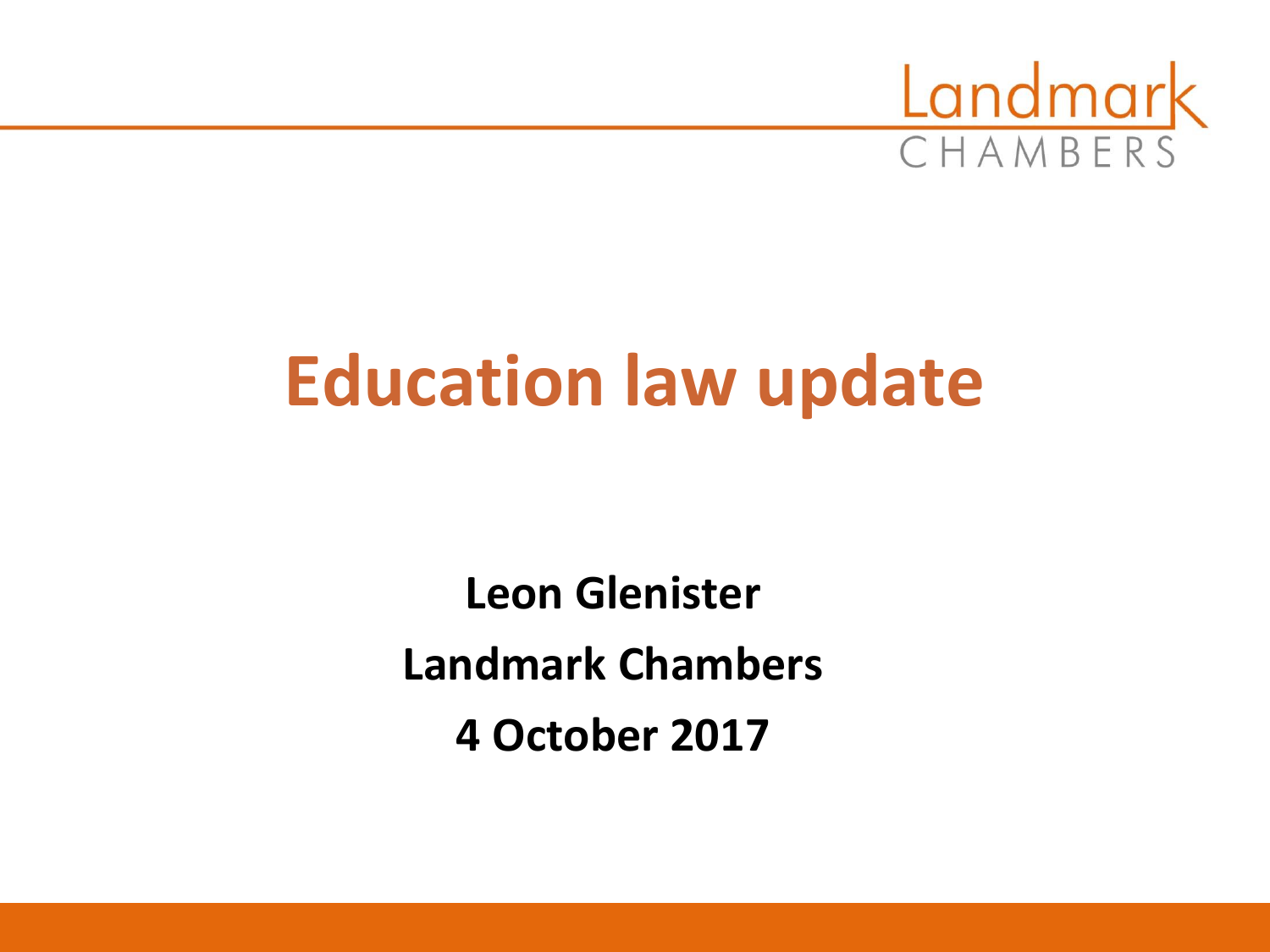#### **Overview**

 $\frac{L}{C}$ 

- Transport
- Ceasing to maintain an EHC Plan
- Exclusions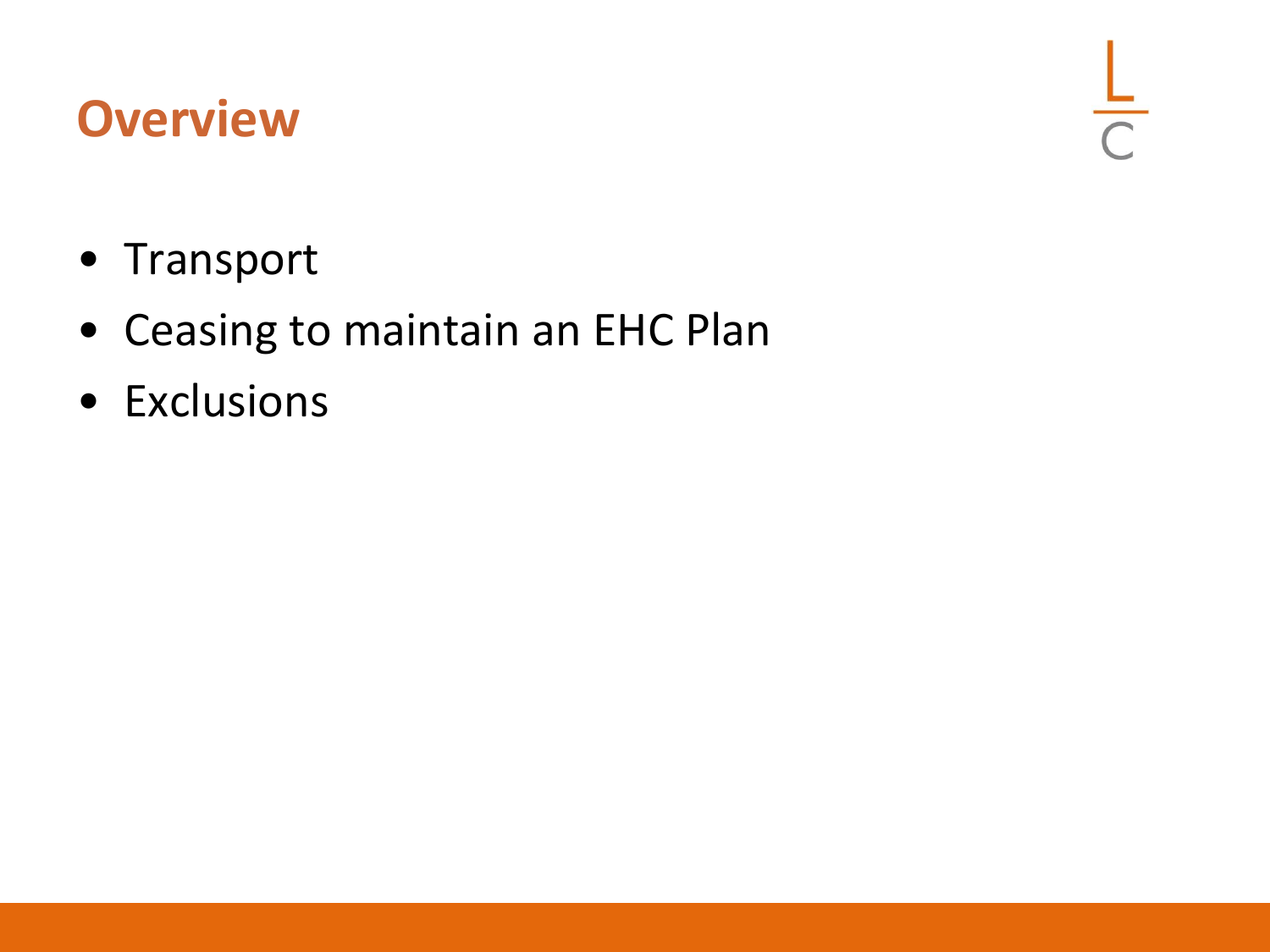# **Transport (1)**

- Two cases in the last 12 months
	- Staffordshire CC v JM [2016] UKUT 0246
	- AA v London Borough of Haringey [2017] UKUT 0241
- Two questions
	- Is transport for a child with SEN special educational provision?
	- What transport does the LA have to provide for those over compulsory school age?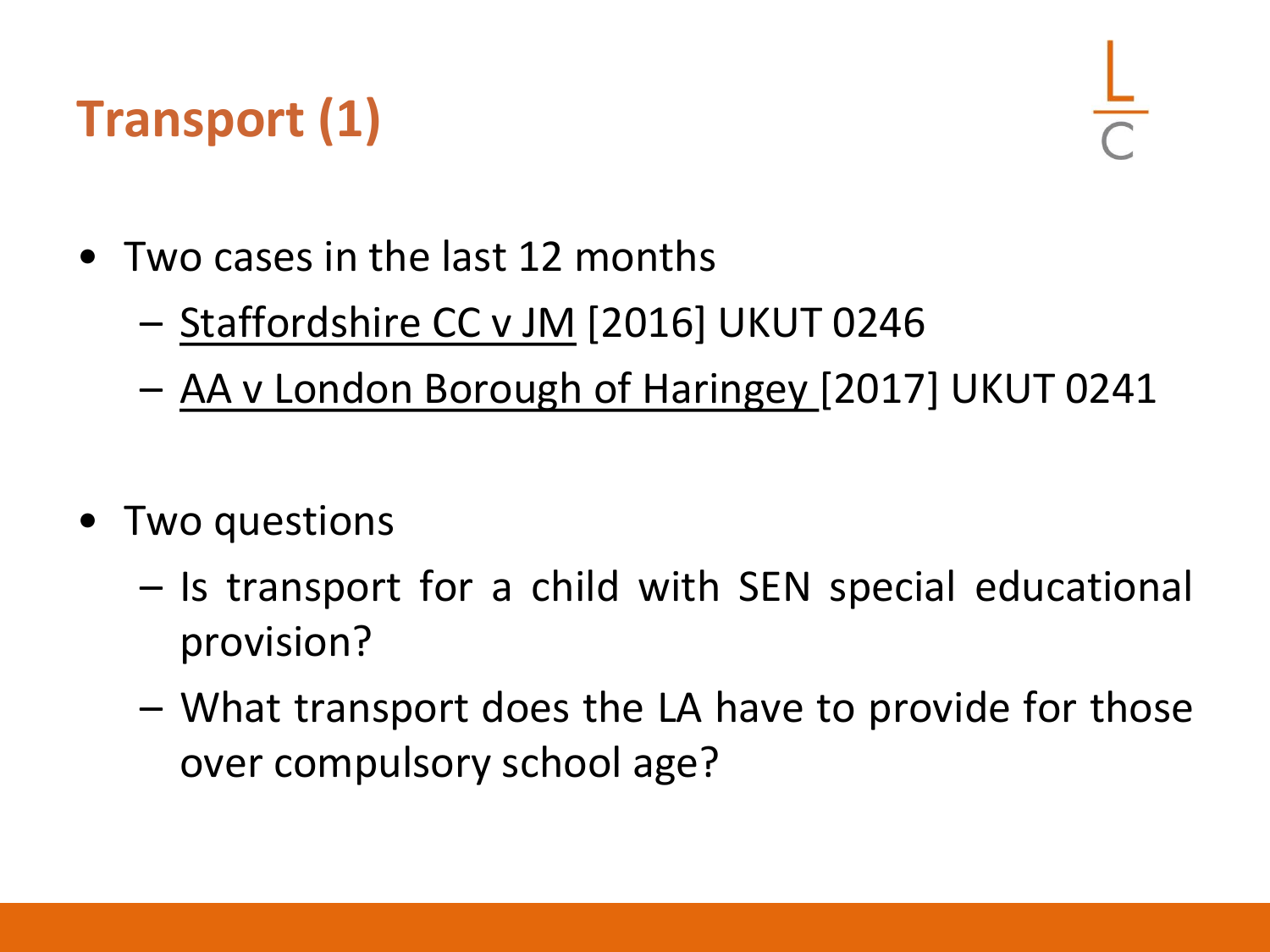#### **Transport (2) – sixth form age**

- Section 509AA Education Act 1996
- Duty to provide a statement setting out the arrangements for those of sixth form age
- That must set out *"arrangements for the provision of transport or otherwise that the authority consider it necessary to make for facilitating the attendance of persons of sixth form age receiving education…"*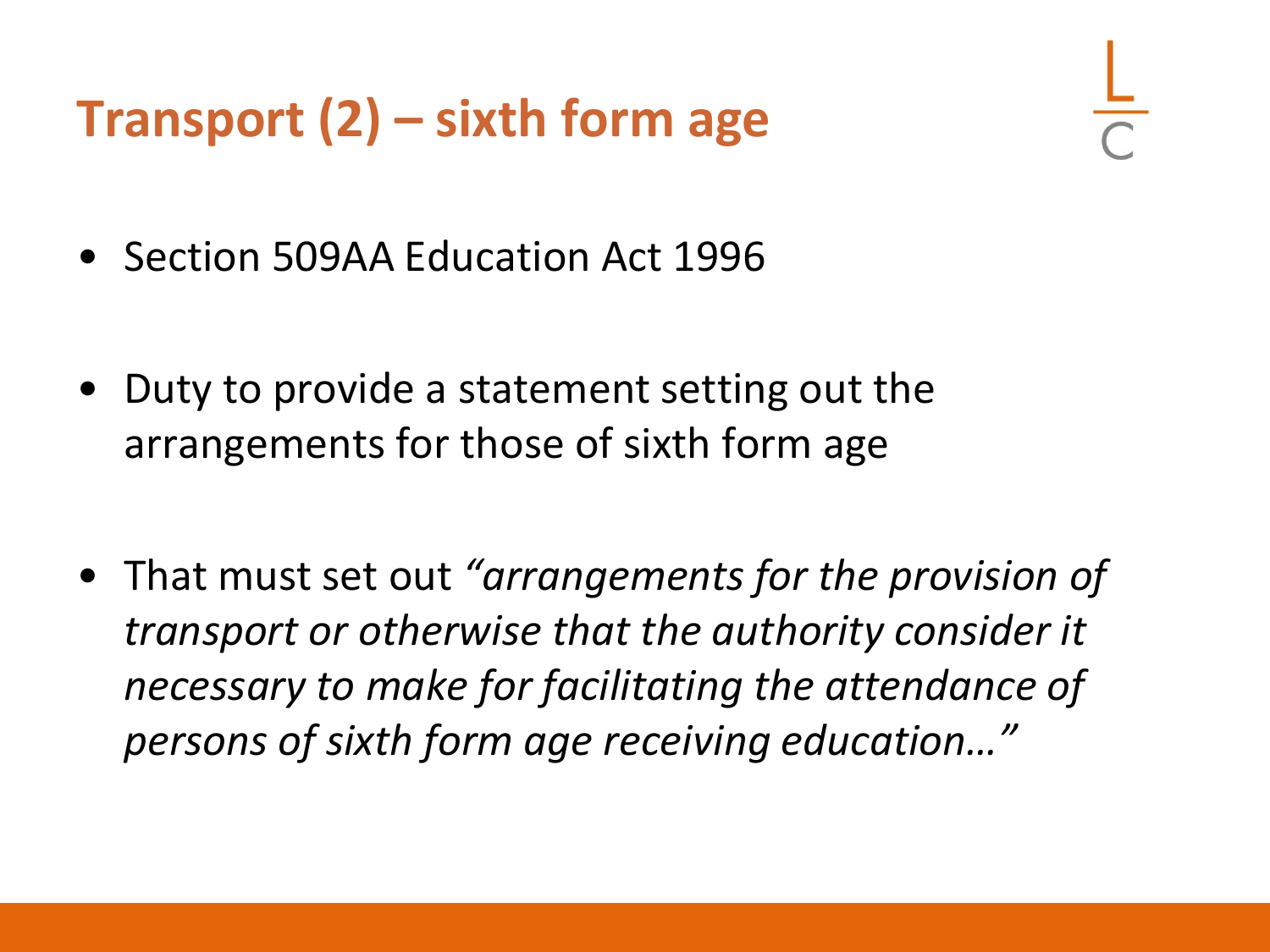## **Transport (3) – sixth form age**

- The statement shall *"specify the arrangements that the authority consider it necessary to make for the provision of financial assistance in respect of the reasonable travelling expenses of persons of sixth form age…"*
- Does not have to be physical transport
- Does not have to be free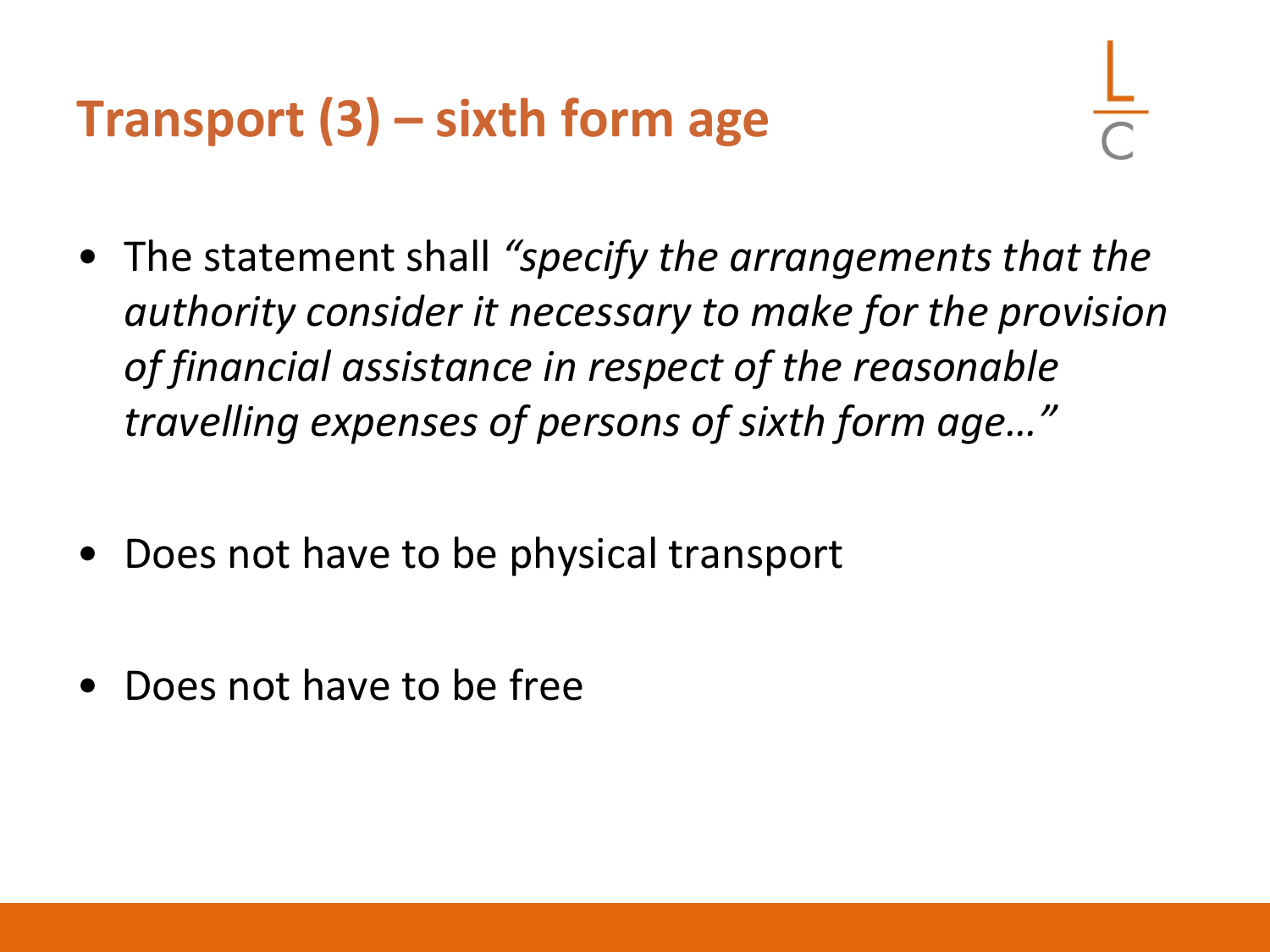#### **Transport (4) – sixth form age**

- For those who are disabled or have learning difficulties: section 509AB Education Act 1996
- Statement must *"include arrangements for facilitating the attendance at establishments…"* for such individuals
- Bear in mind duties under the Equality Act 2010 e.g. LA probably cannot charge % of transport cost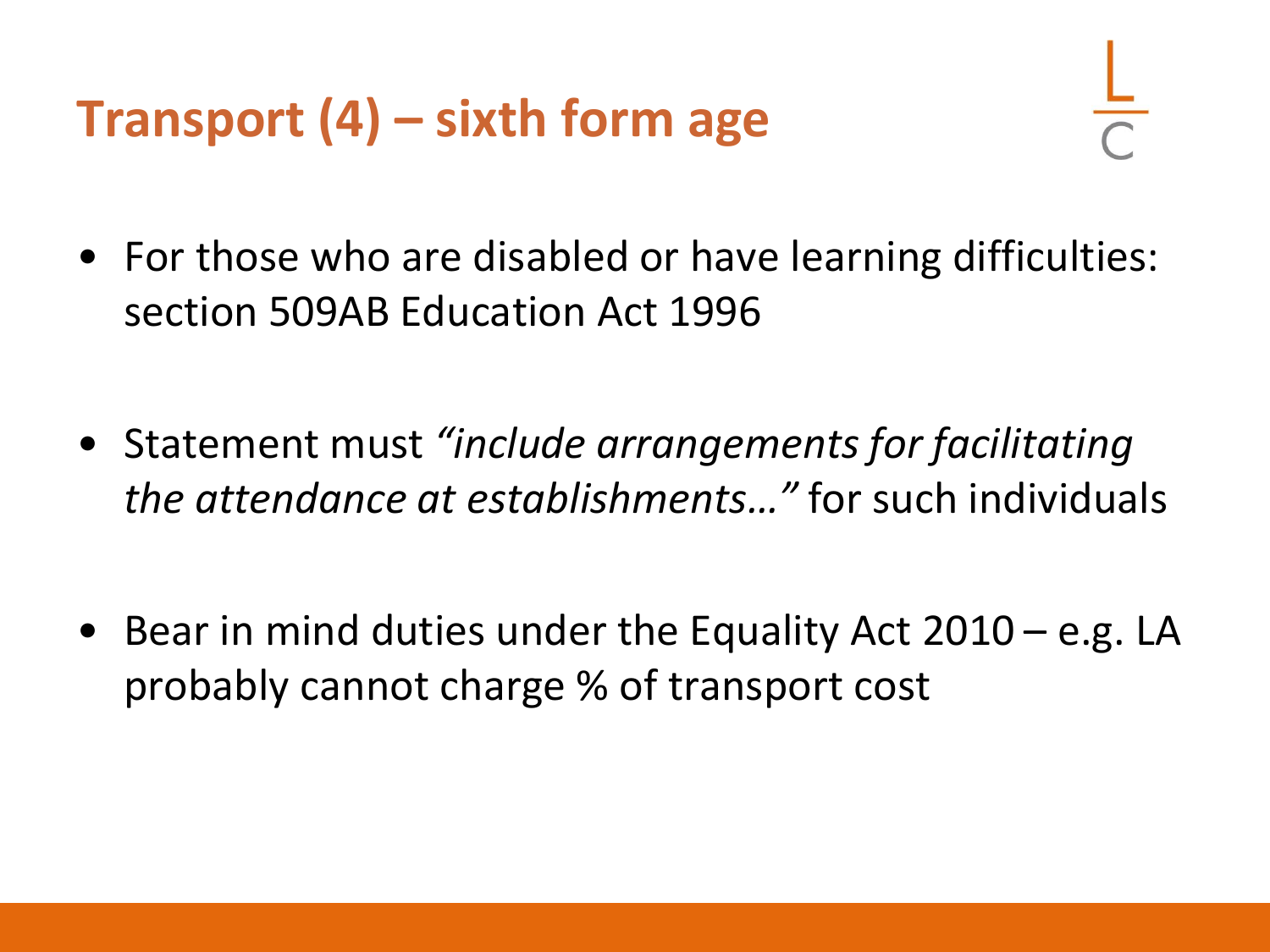#### **Transport (5) – sixth form age**

- Do consider (according to Guidance)
	- SEN may have an impact on a child's ability to walk a certain distance
	- A child with SEN may take longer to complete a programme of study than a child without SEN
	- Independent travel training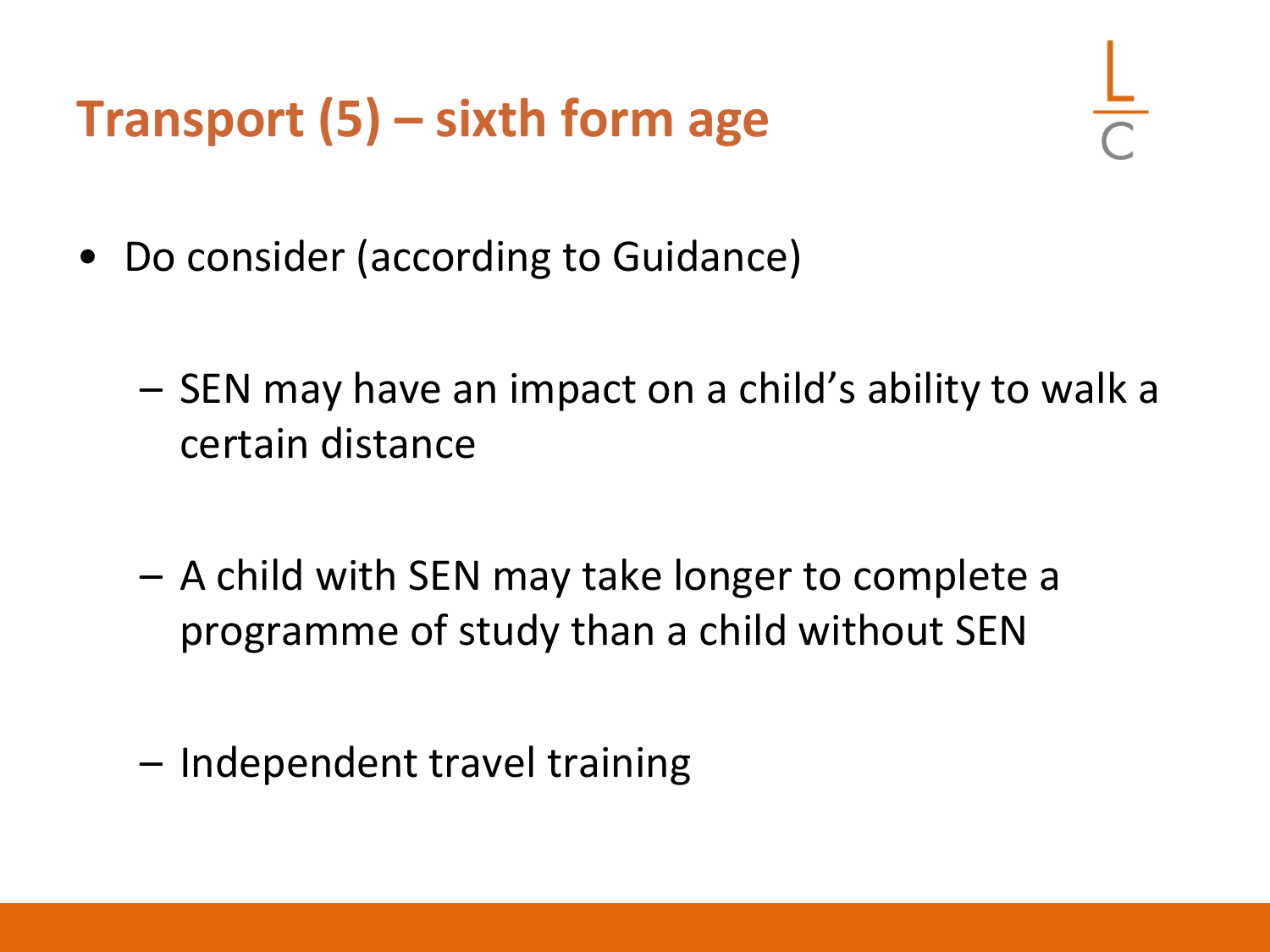#### **Transport (6) – 19-25 year olds**

- Section 508F Education Act 1996
- LA *"must make such arrangements for the provision of transport and otherwise as they consider necessary…"*, taking account of two purposes:
	- Facilitating attendance of adults at FE and HE maintained by LA or in FE sector
	- Facilitating attendance at LA secured placement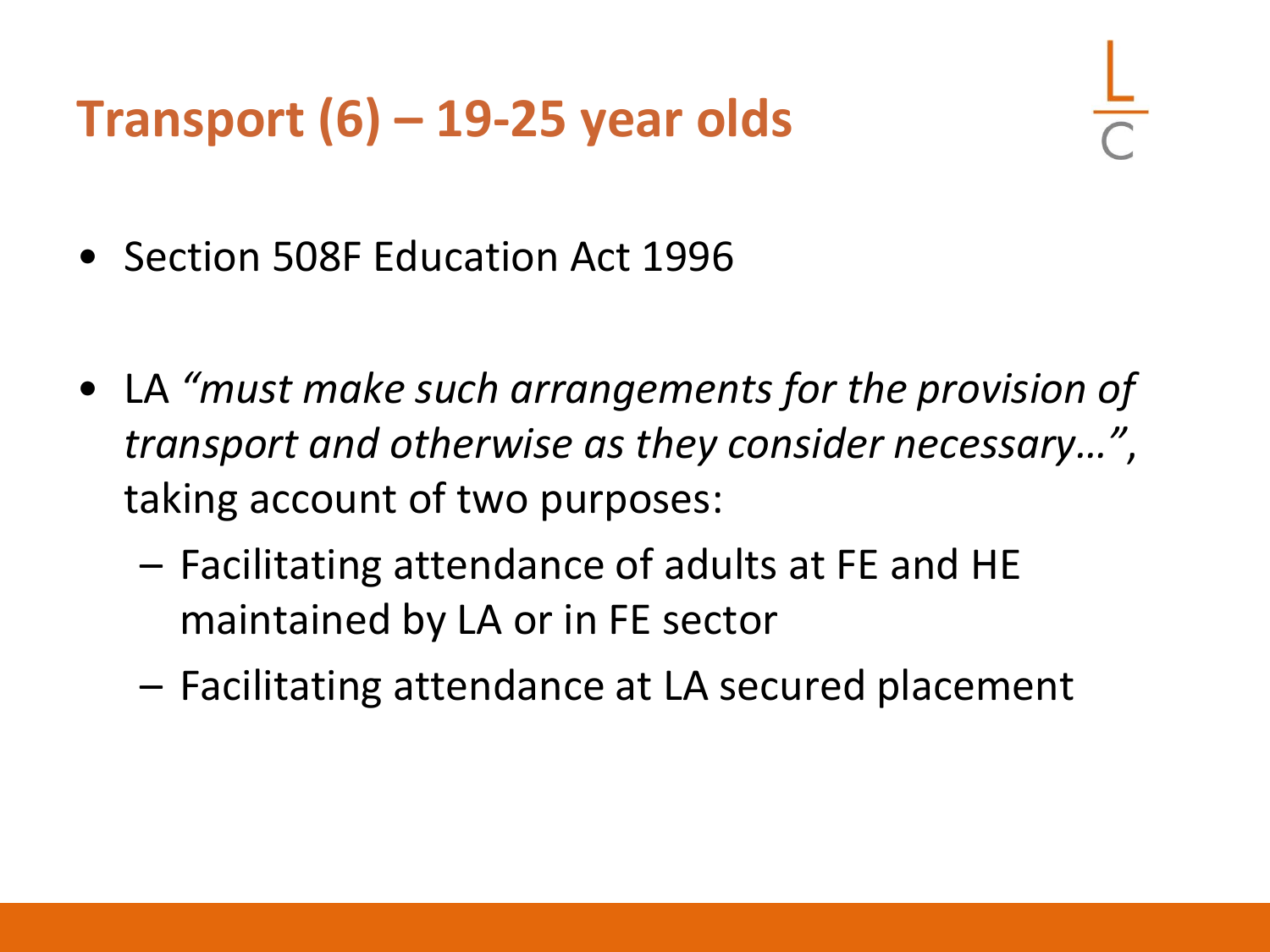## **Transport (7) – 19-25 year olds**

- Must have regard (among other things) to age of adult and nature of the route which adult could reasonably be expected to take.
- If consider it necessary, must be free.
- If not necessary, then residual discretion to pay some or all of the reasonable cost of transport if no other arrangement has been arranged.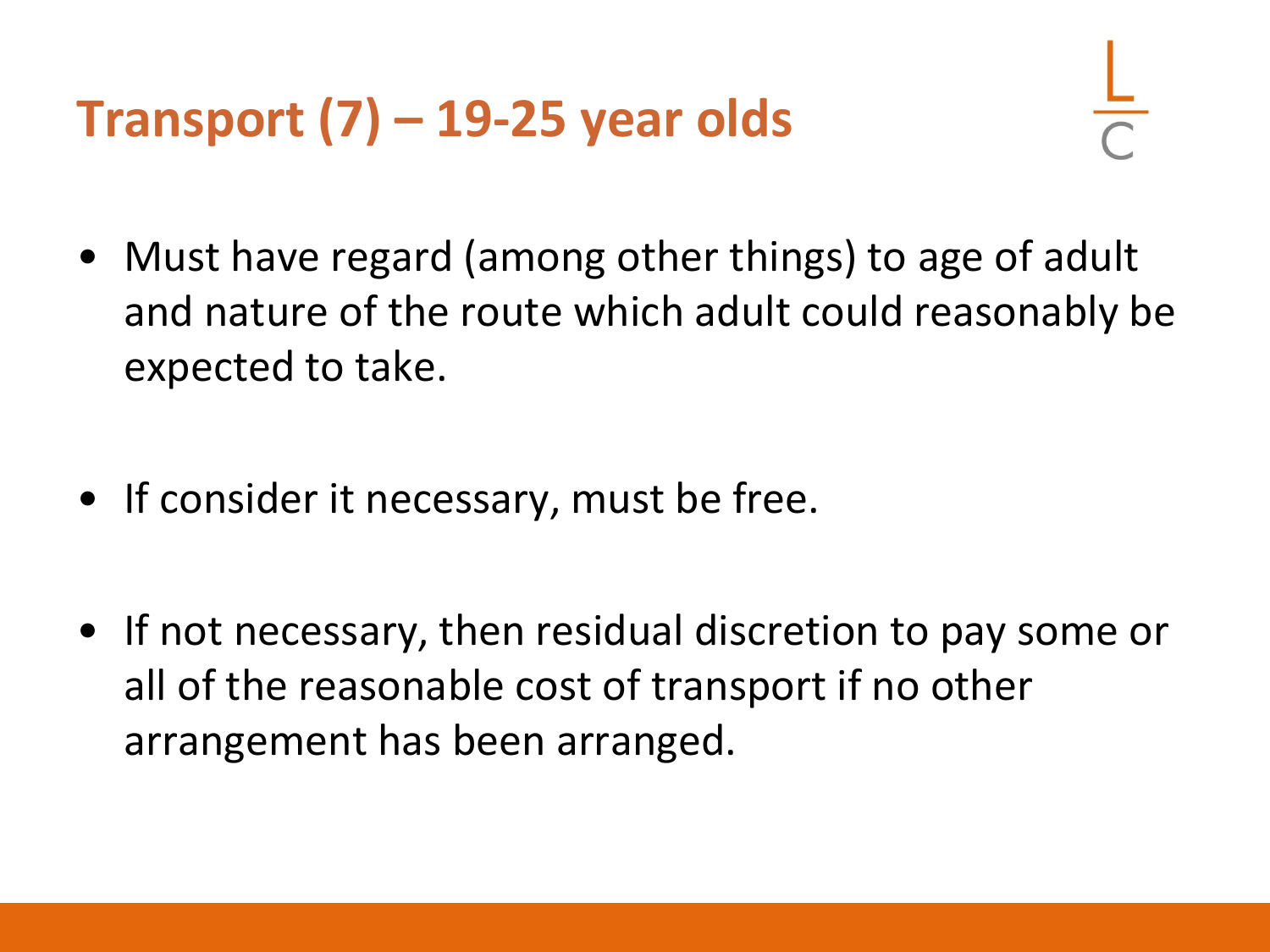# **Transport (8) – Staffordshire v JM**

- 21 year old, placement far from home. LA asked for further information to decide whether to fund, information refused. FTT order transport.
- Two questions:
	- Is transport SEP
	- Whether there is duty on LA to transport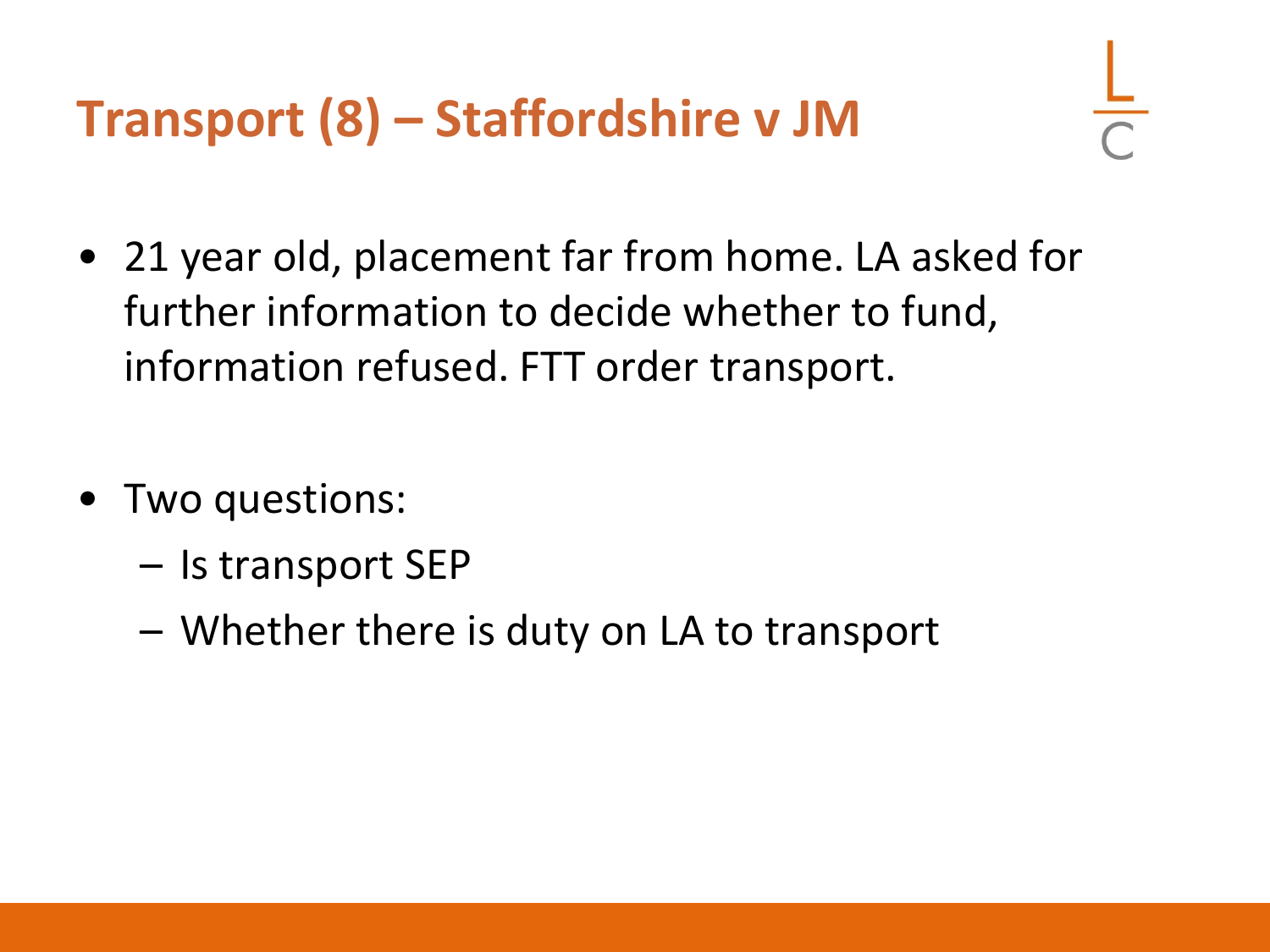# **Transport (9) – Staffordshire v JM**

- Is transport SEP? No
	- SEN arises from learning difficulty. SEP is called for by SEN. Transport does not arise from learning difficulty in and of itself.
	- This was clear from case law under old law e.g. R v Havering ex p K [1998] ELR 402, Dudley MBC v JS [2011] UKUT 67
	- The journey does not provide opportunity to meet **SEN**
	- Transport may be relevant to placement cost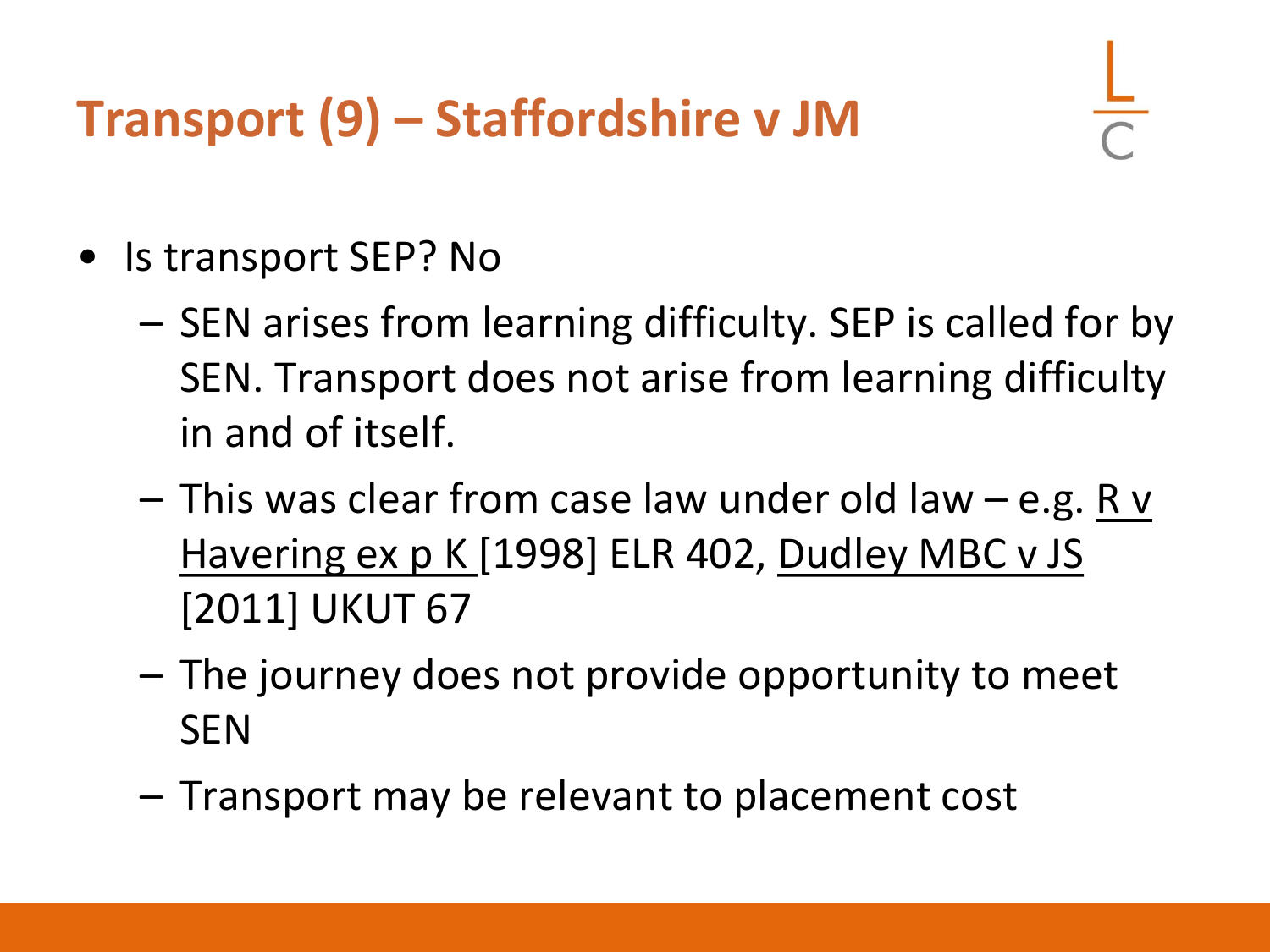## **Transport (10) – Staffordshire v JM**

- What is duty for 19-25 year olds?
	- No absolute duty, cf duty for those of compulsory school age
	- In determining if necessary, that discretion must be exercised *"judiciously and in good faith"*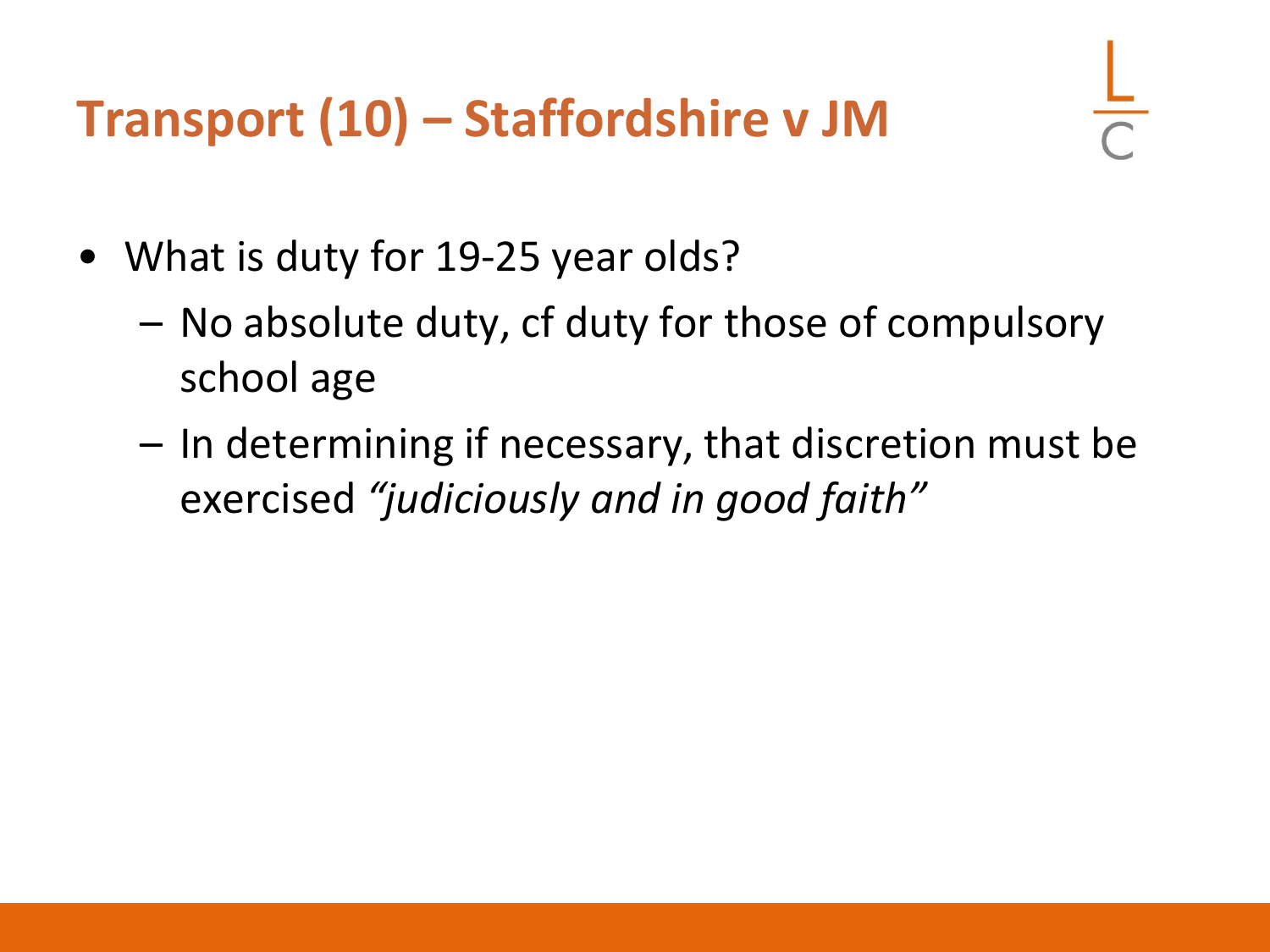## **Transport (11) – AA v LB Haringey**

• Child unable to walk to school and there was a dispute on suitable transport. UT considered whether FTT had jurisdiction to order an LA to provide transport, parents arguing Staffordshire was wrongly applied.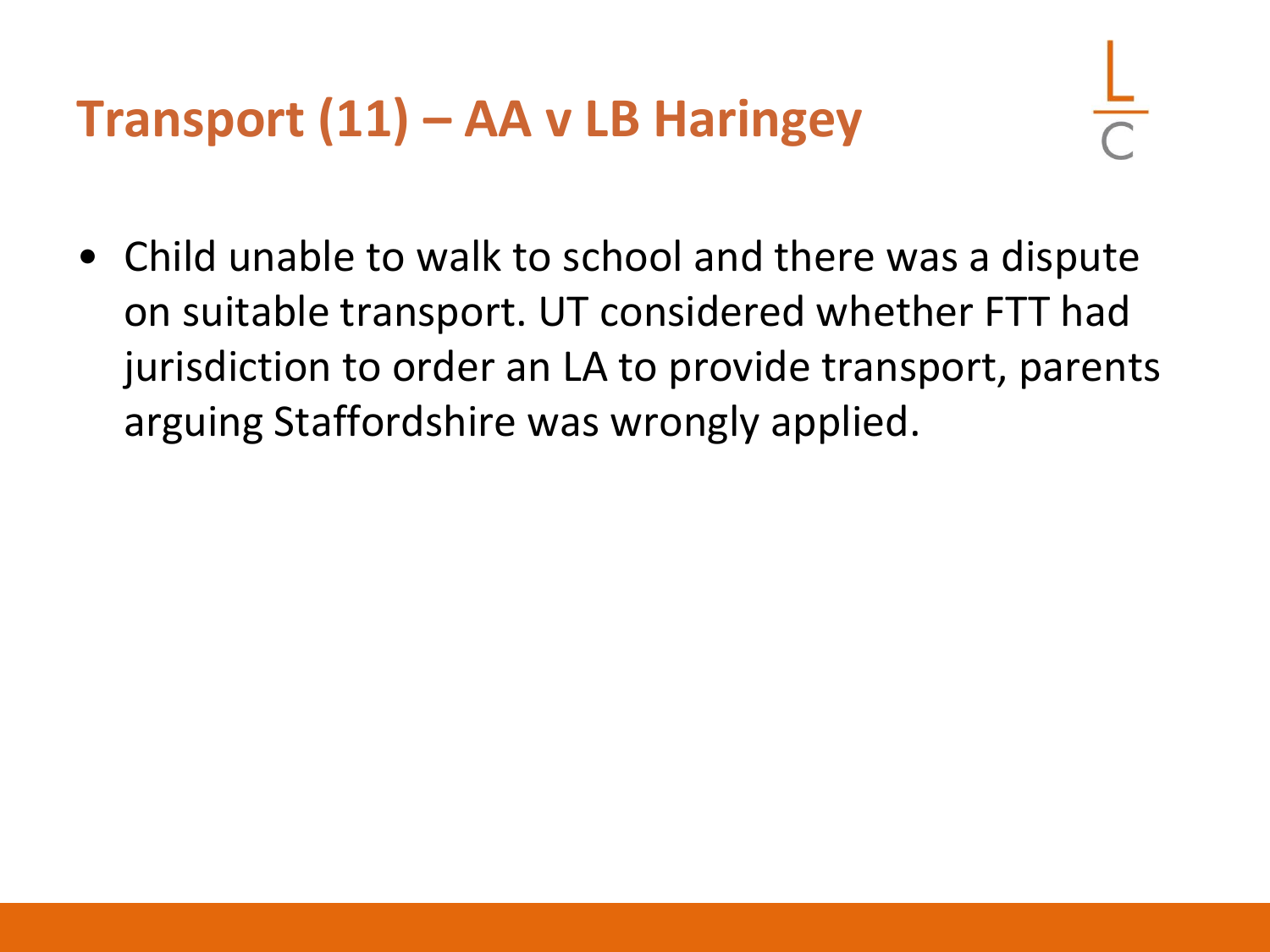#### **Transport (12) – AA v LB Haringey**

- Judge relied on Staffordshire, but noted that it only applied to those over the age of 19
- No case law states transport is outside jurisdiction. On facts, it may be that transport does not arise from SEP, but that is not the same as jurisdiction.
- Is this consistent with Staffordshire?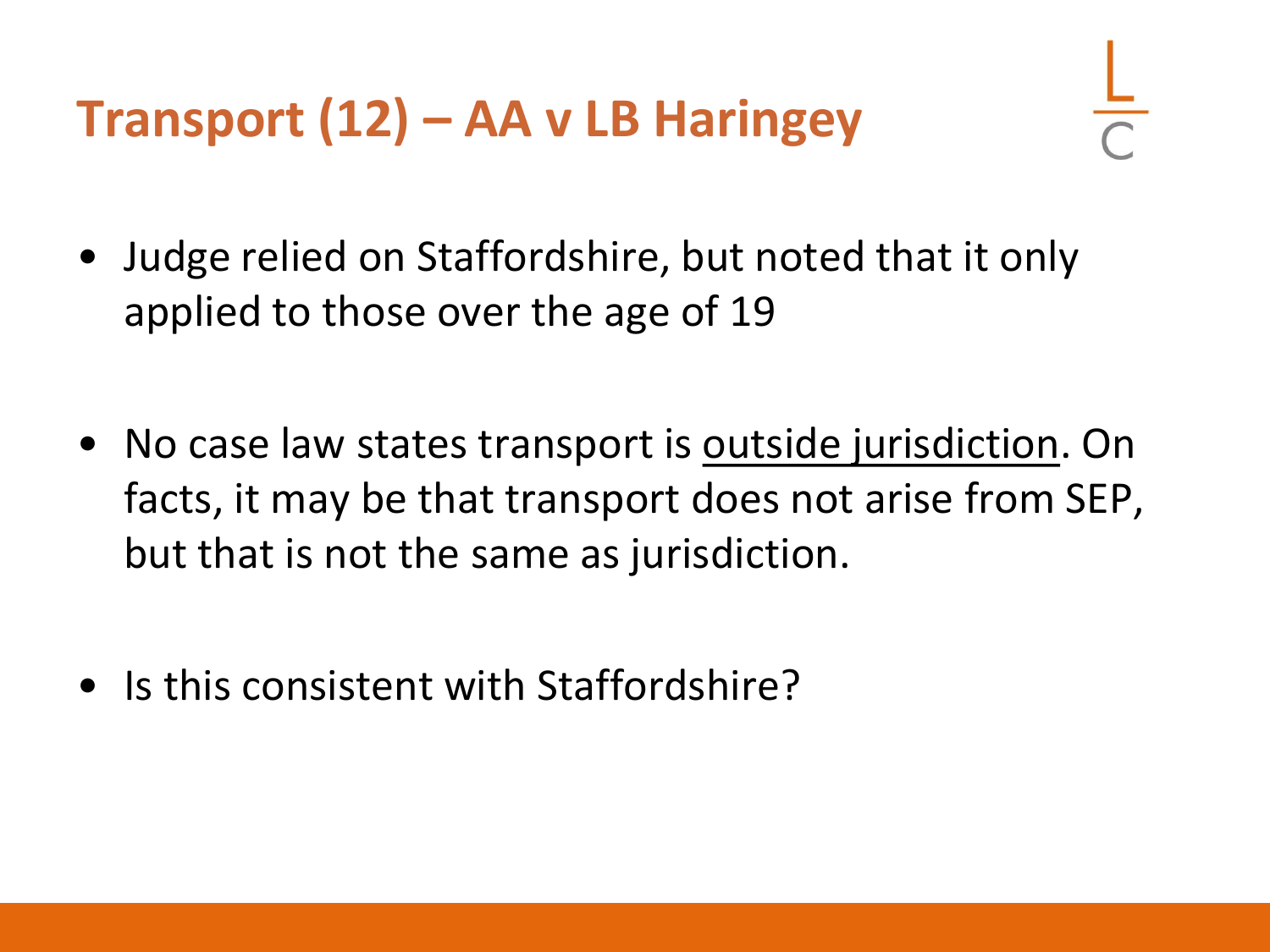## **Ceasing to maintain (1)**

- EHC Plan continues until age of 25
- LA can cease to maintain only if (section 45 CFA 2014):
	- No longer responsible for CYP
	- LA determined *"no longer necessary for the plan to be maintained"*.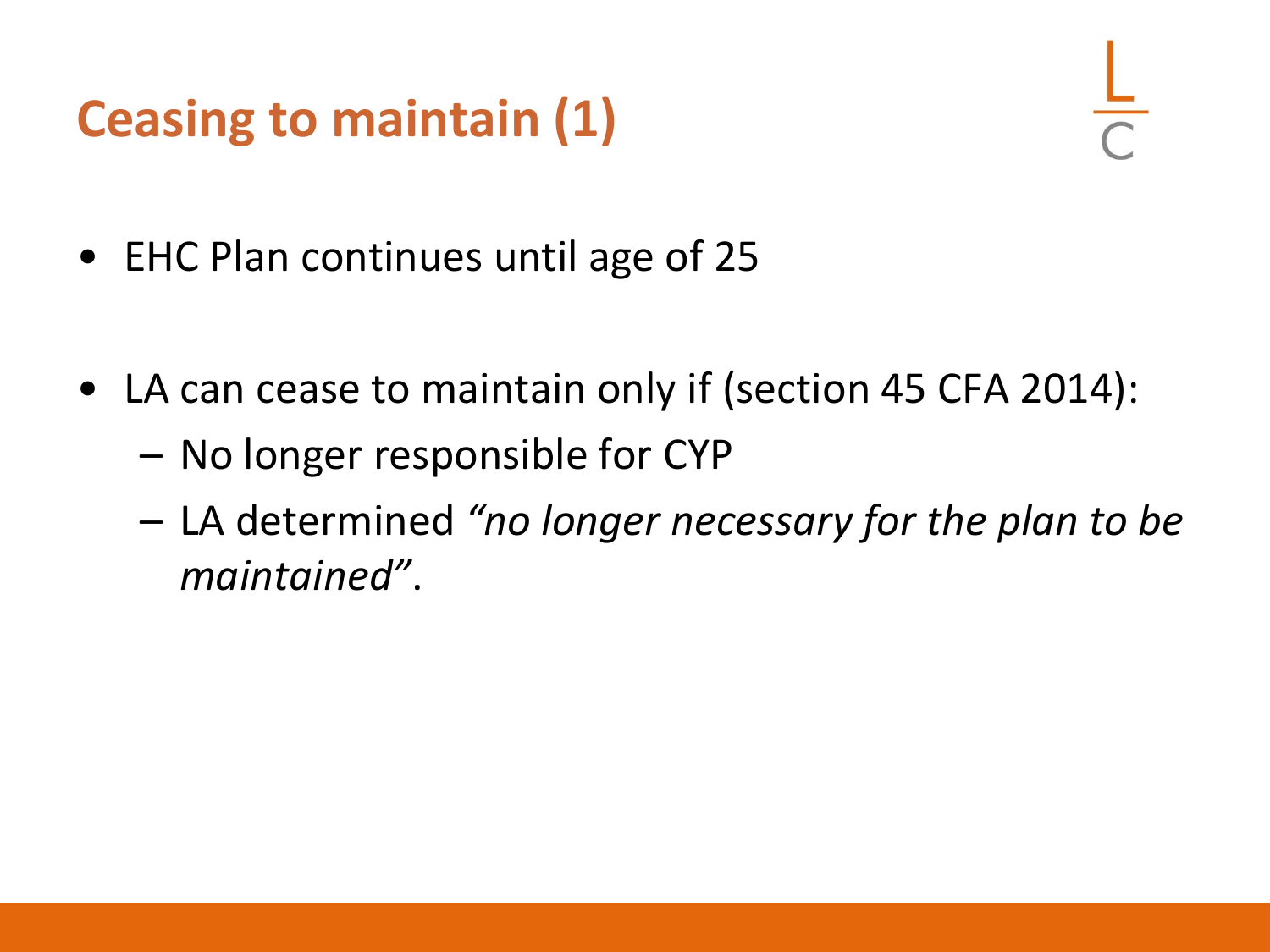#### **Ceasing to maintain (2)**

- CoP provides some guidance:
	- LA must take account of whether outcomes have been achieved (#9.200)
	- Must not cease to maintain simply because young person is aged 19 or over (#9.200)
	- Must not cease just because child or young person is excluded or placement breaks down (#9.202-3)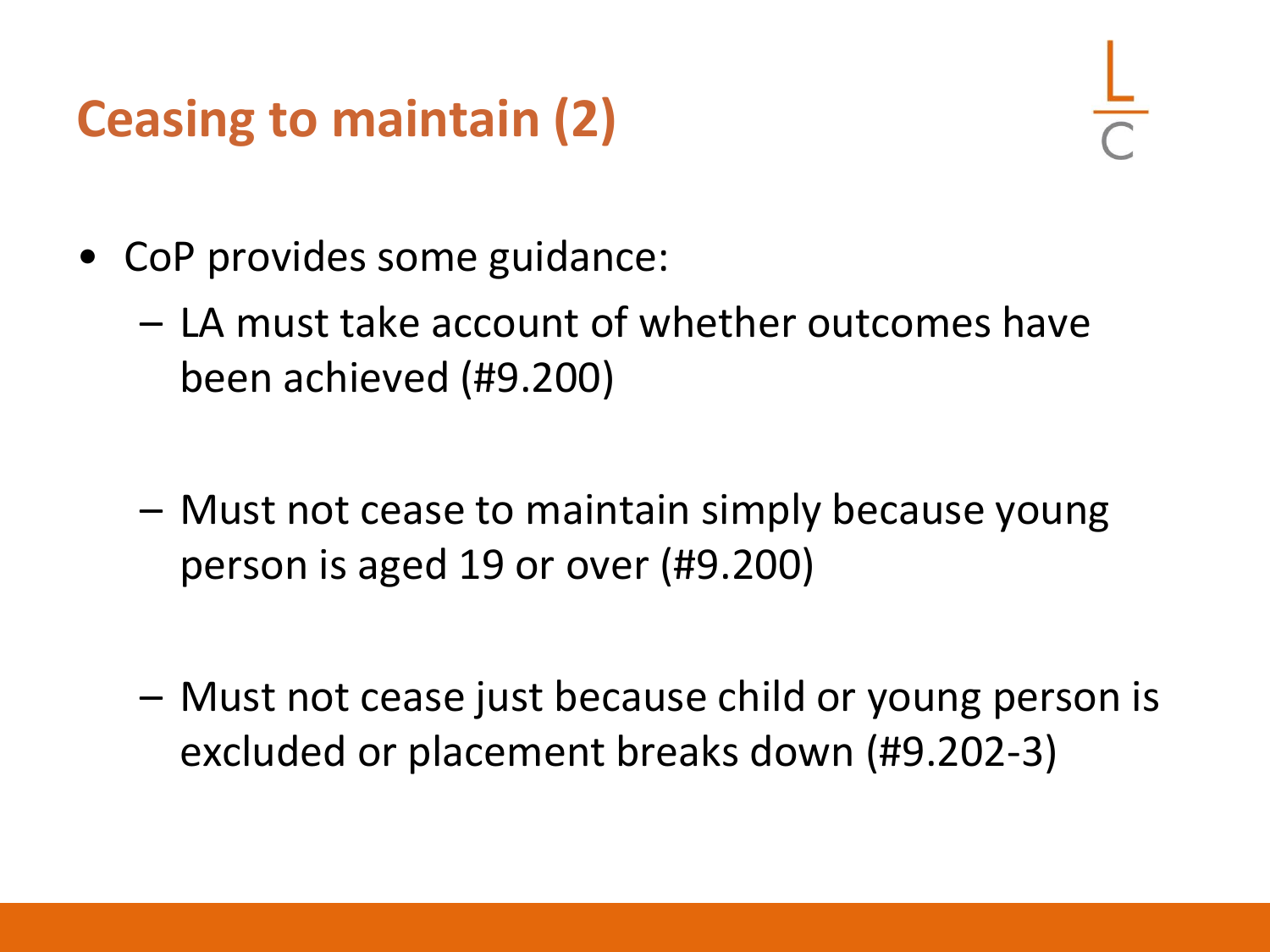## **Ceasing to maintain (3)**

- In looking at whether to cease to maintain, LA should consider:
	- The outcomes in EHCP and whether these have been achieved
	- Look young person's goals and see how provision would work towards them
	- Look at care and health provision and see how this could meet future goals
	- Work towards a point in the future where goals could be met by care/health rather than educational placement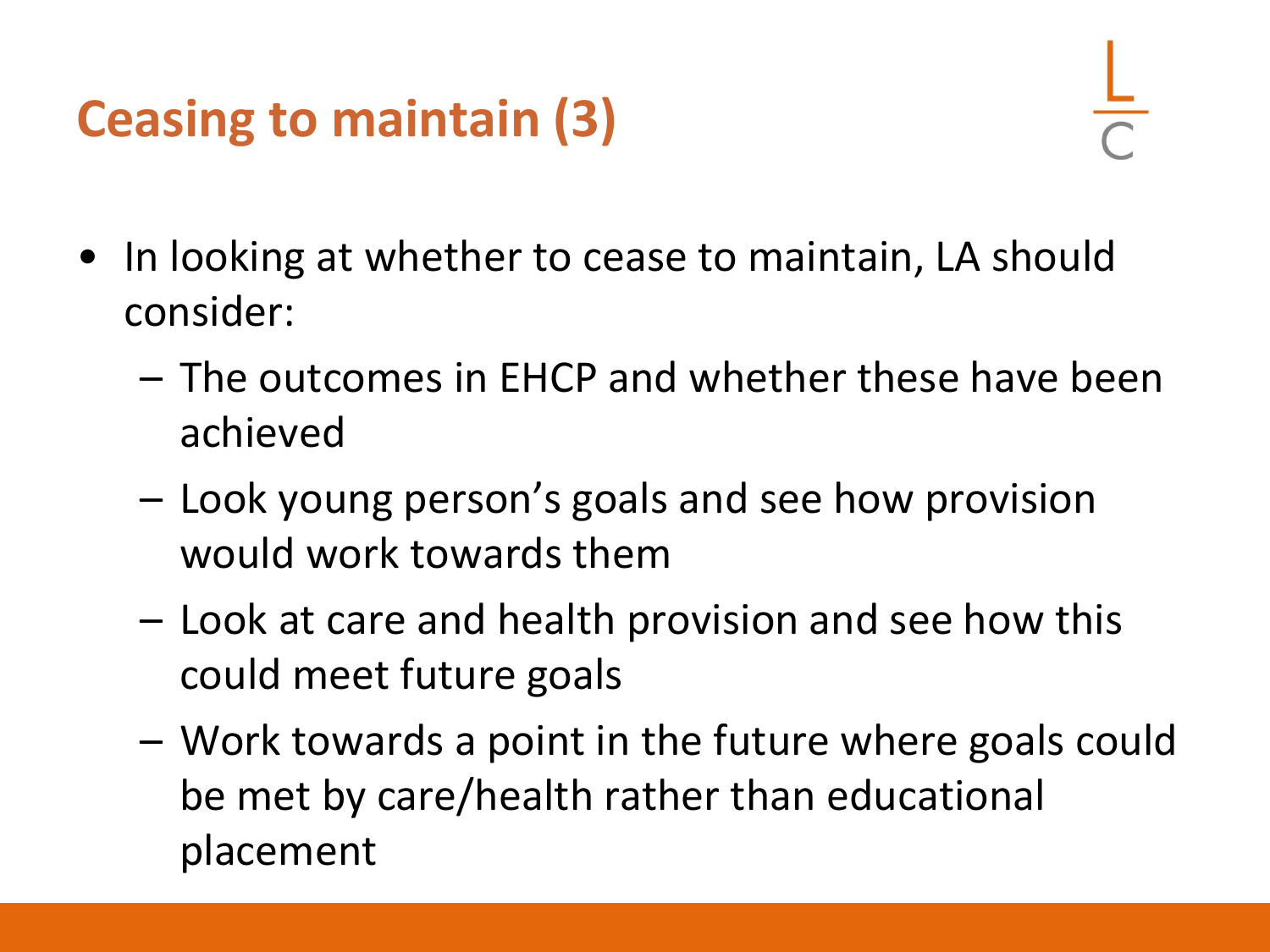#### **Ceasing to maintain (4) - Bucks v SJ**

• Ryan was YP. LA refused to issue EHC plan as *"remaining in formal education for a further period will not enable Ryan to make significant progress and/or better achieve the transition to adulthood outcomes of gaining employment, living independently, participating in his community or maintaining good health"*.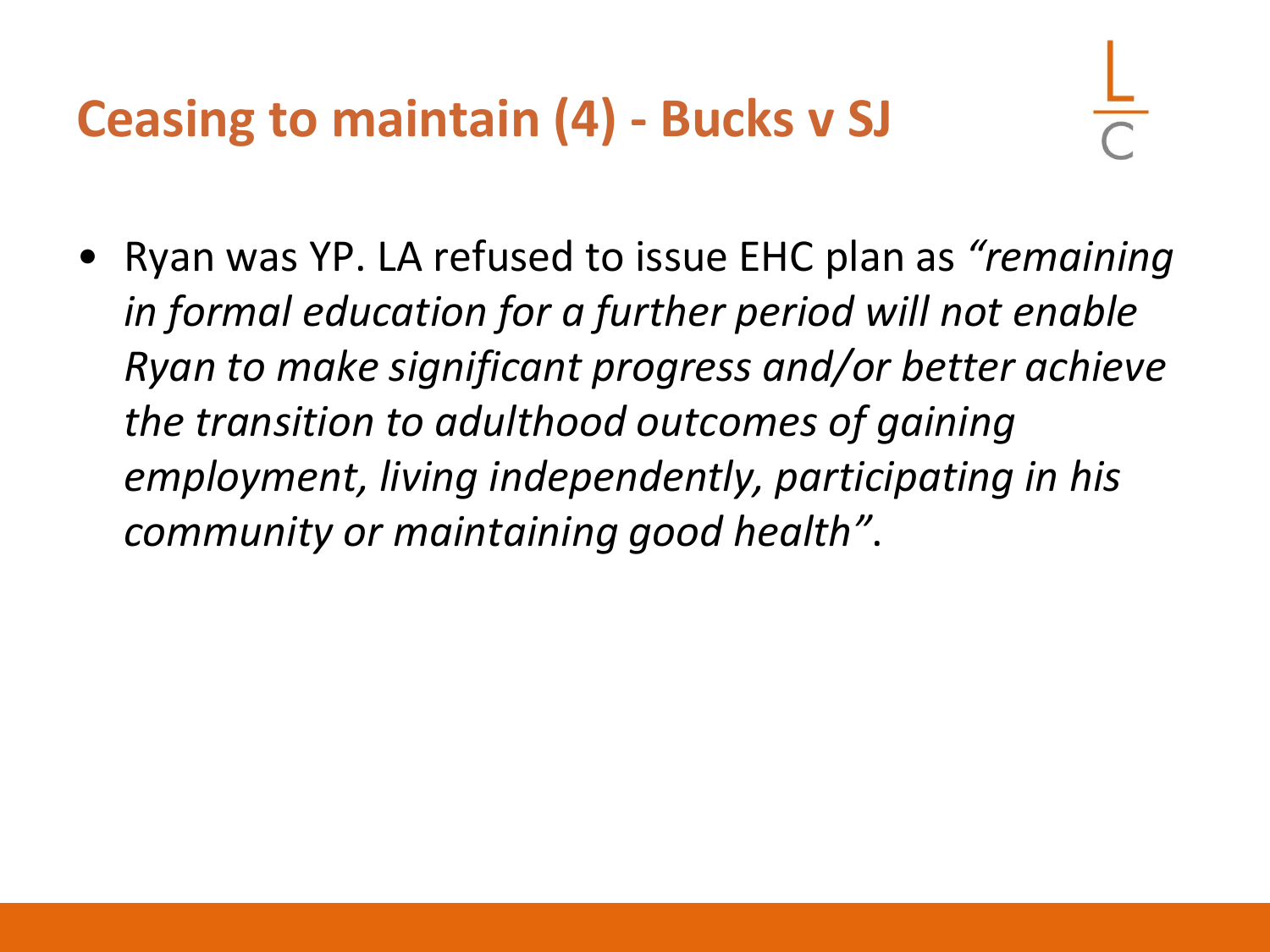#### **Ceasing to maintain (5) - Bucks v SJ**

• Upper Tribunal:

*"I reject any suggestion that the attainment of qualifications is an essential element of education."*

*"It is true that Ryan was functioning only at a preschool level. That meant, no doubt, that any further achievements would be small. That does not mean that they would not be valuable for Ryan in his adult life."*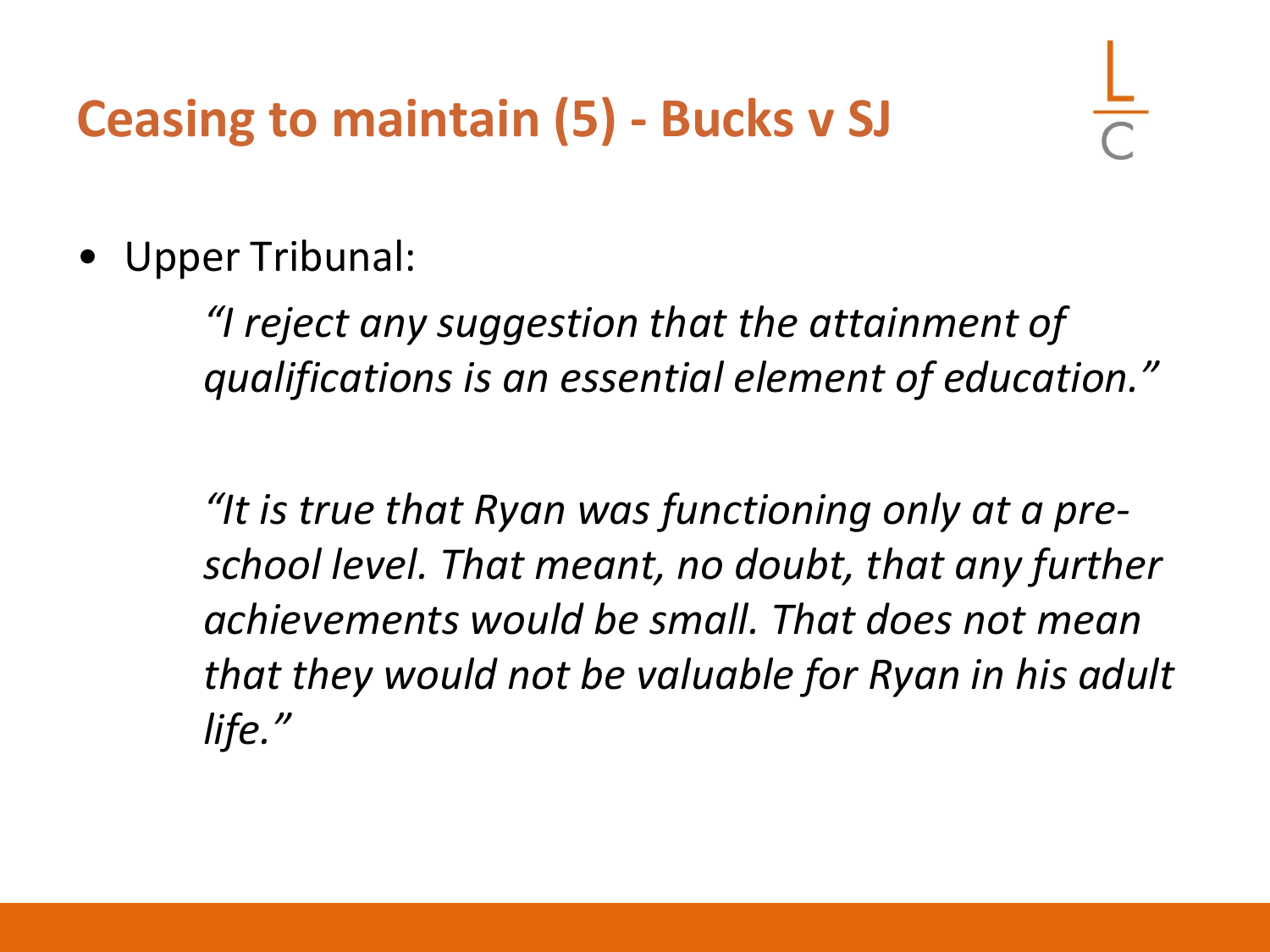#### **Ceasing to maintain (6) - Bucks v SJ**

- UT refused the LA's appeal. A plan was necessary.
- This is also relevant to ceasing to maintain. An LA cannot cease to maintain simply because a young person may (1) not obtain academic qualifications, or (2) only make minimal progress.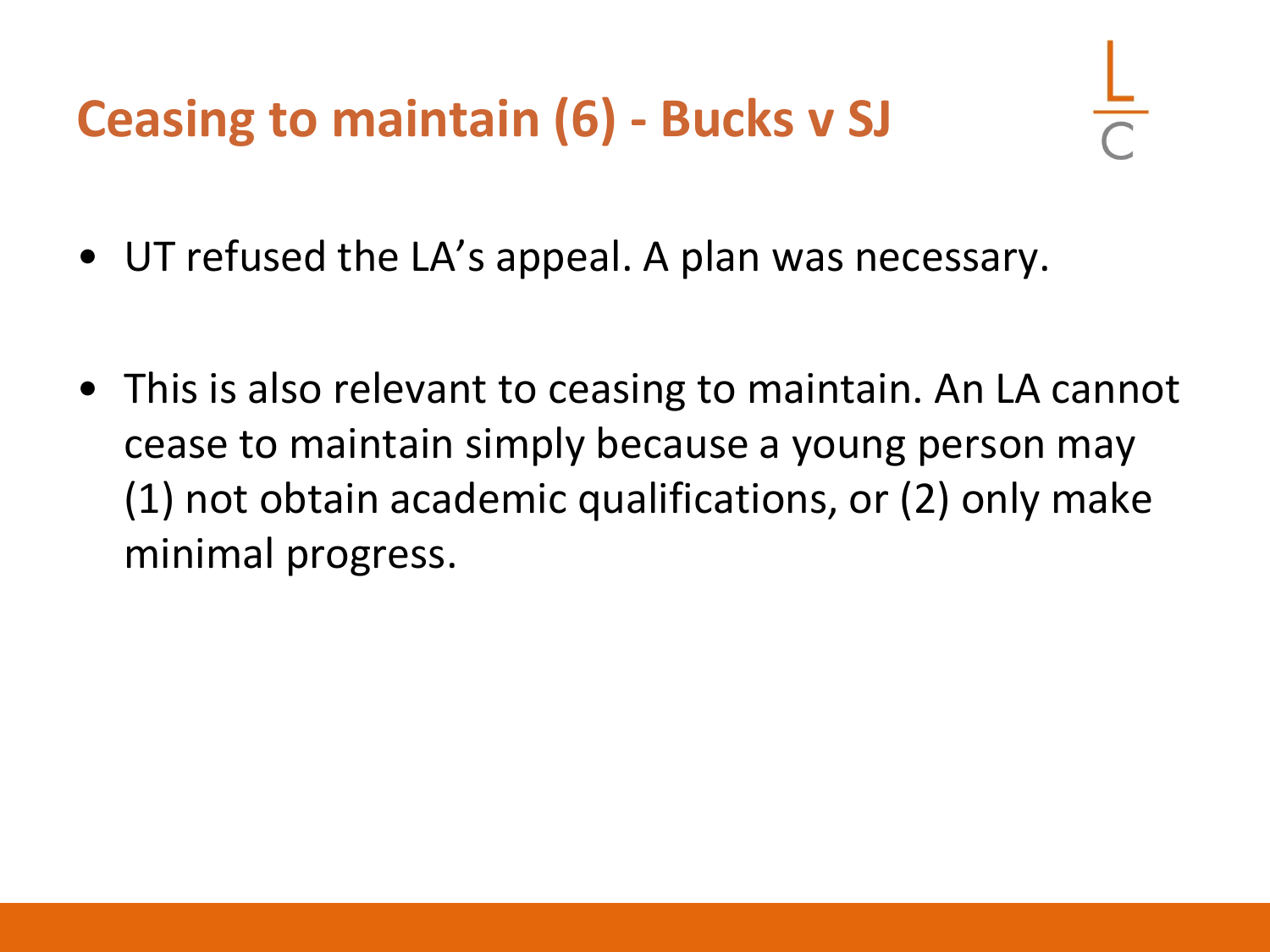# **Exclusions (1)**

• New Department of Education guidance

'Exclusion from maintained schools, academies and pupil referral units in England: Statutory guidance for those with legal responsibilities in relation to exclusion' (September 2017).

• R (LB) v IAP of Newport City Council [2017] EWHC 2216 (Admin)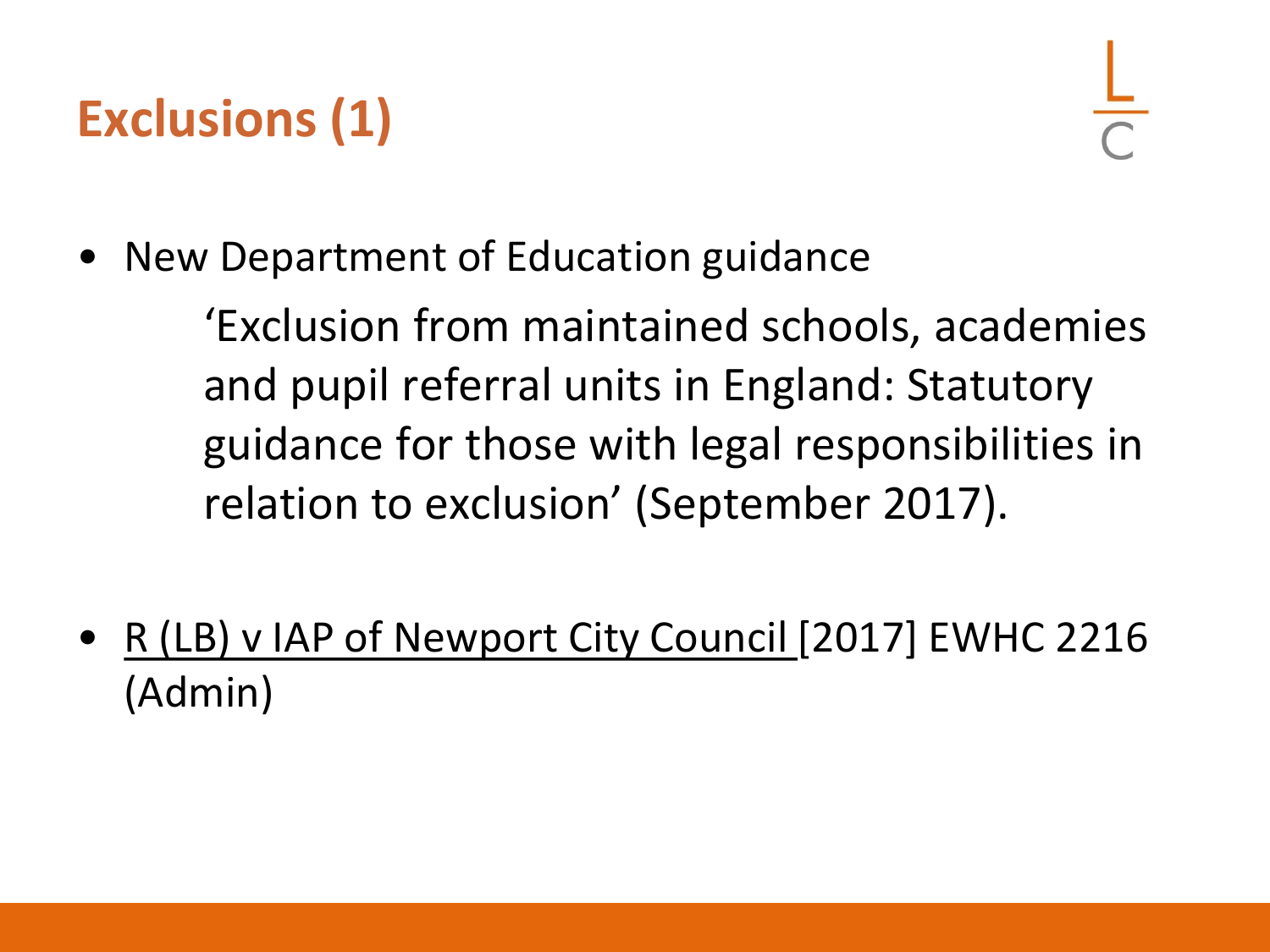# **Exclusions (2) - Guidance**

- In 2015/6, children with SEN support were 7 times as likely to receive a permanent exclusion that pupils with no SEN.
- Guidance:
	- Headteacher should (as far as possible) avoid permanently excluding pupil with EHC Plan (#23)
	- Where risk of exclusion, should engage others (including LA) to consider additional support or alternative placement (#25)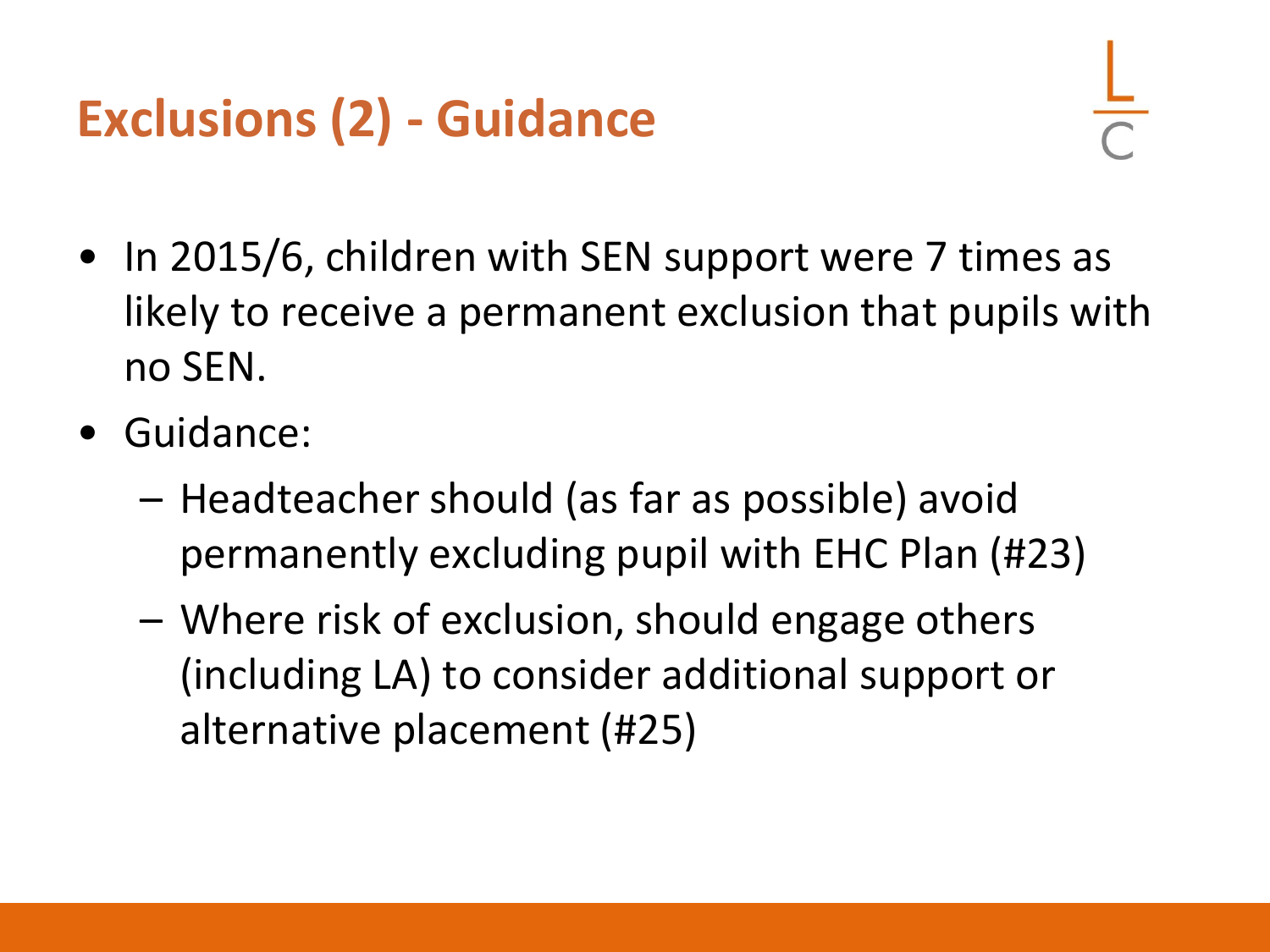#### **Exclusions (3) - Guidance**

• Where child with EHC Plan is excluded:

*"47. In addition, where a pupil has an EHC plan, the local authority may need to review the plan or reassess the child's needs, in consultation with parents, with a view to identifying a new placement [Footnote: Section 44 of the Children and Families Act 2014 provides for reviews and reassessments, with further detail in Part 2 of the Special Educational Needs and Disability Regulations 2014.]"*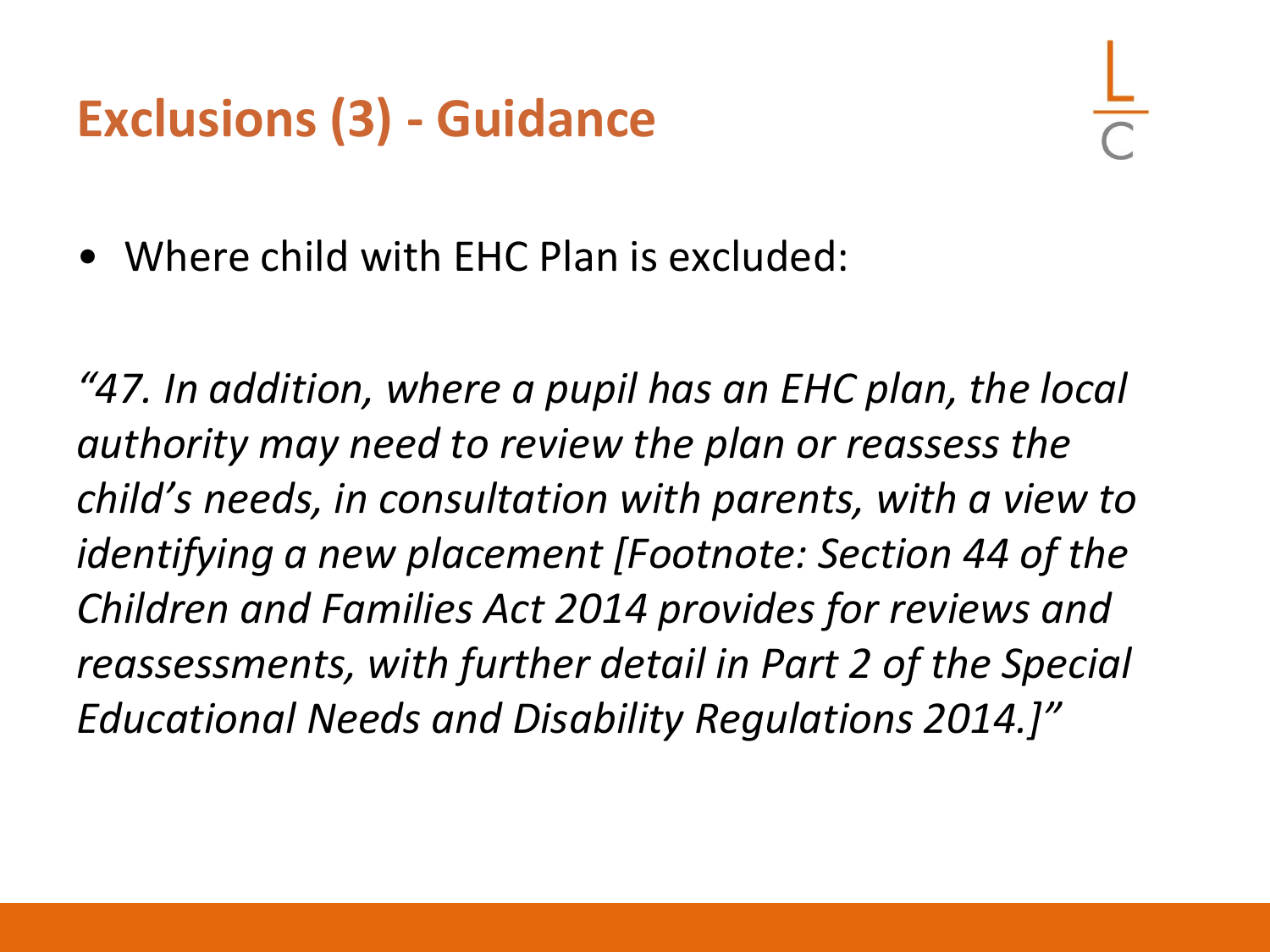#### **Exclusions (4) - Guidance**

- Cannot cease to maintain because of exclusion: SEN Code of Practice #9.202
- Where child is excluded this causes change in EHC Plan. In this process, parent or young person has right to request particular placement – a powerful tool.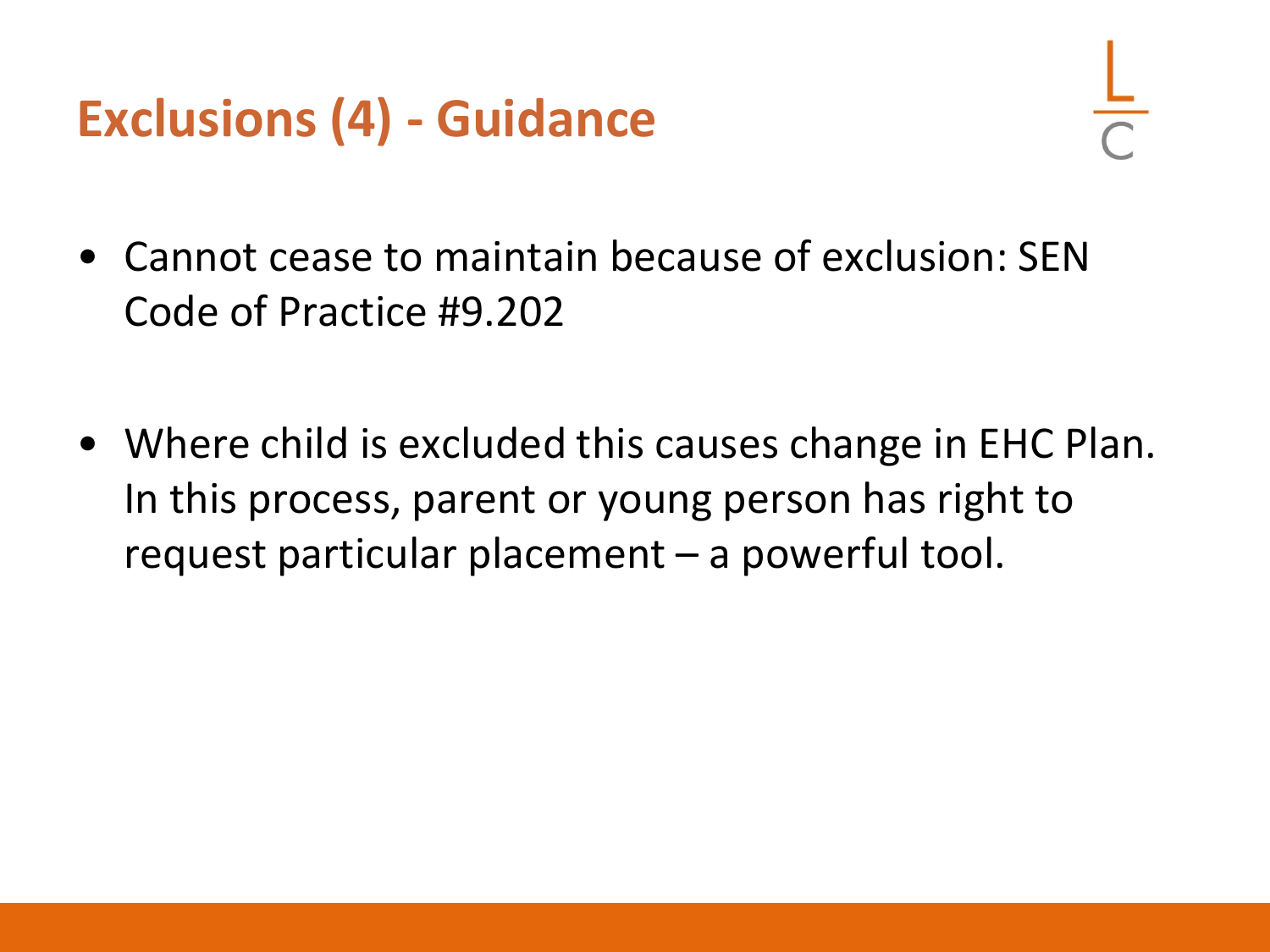# **Exclusions (5) - Guidance**

- Where request for maintained placement/academy, LA must name unless unsuitable, or incompatible with the provision of efficient education for others or efficient use of resources (section 39(4) CFA 2014)
- Where request for independent placement, must name unless it is unsuitable, or incompatible with the provision of efficient instruction and training or unreasonable public expenditure (section 9 EA 1996)
- Where mainstream, must name unless it would be incompatible with the provision of efficient education for others and such incompatibility could not be prevented through the taking of reasonable steps (section 33(2)-(4)).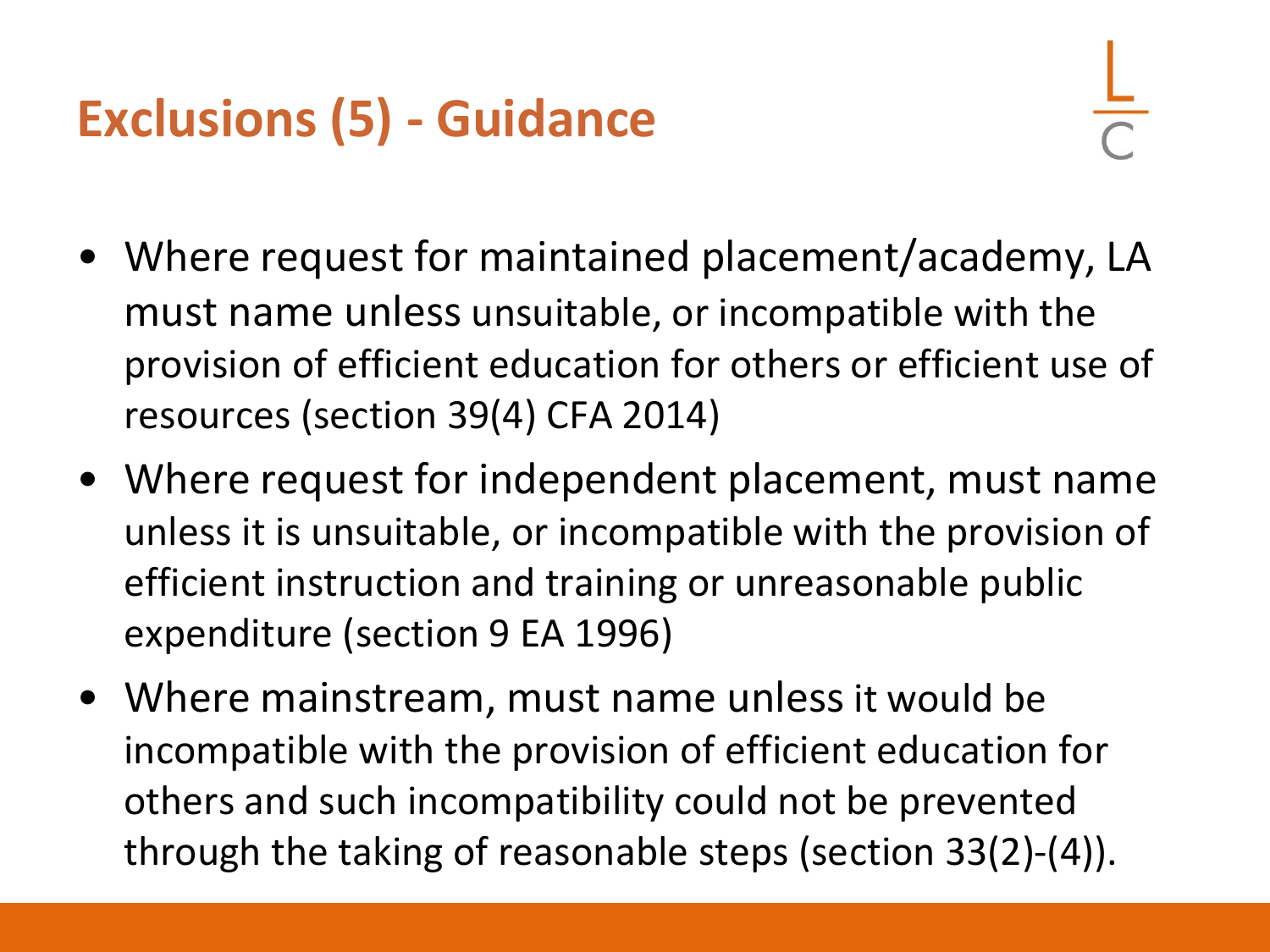# **Exclusions (6) – LB v IAP of Newport**

- IAP decision was unlawful as it:
	- Did not engage as to whether conduct amounted to "serious actual violence" which was criterion of relevant guidance
	- Did not properly engage with proportionality i.e. risk LB would behave like this again, means available to reduce or avoid risk
	- Did not address factual question of managed move.
- Ensure IAPs look at all issues before it.